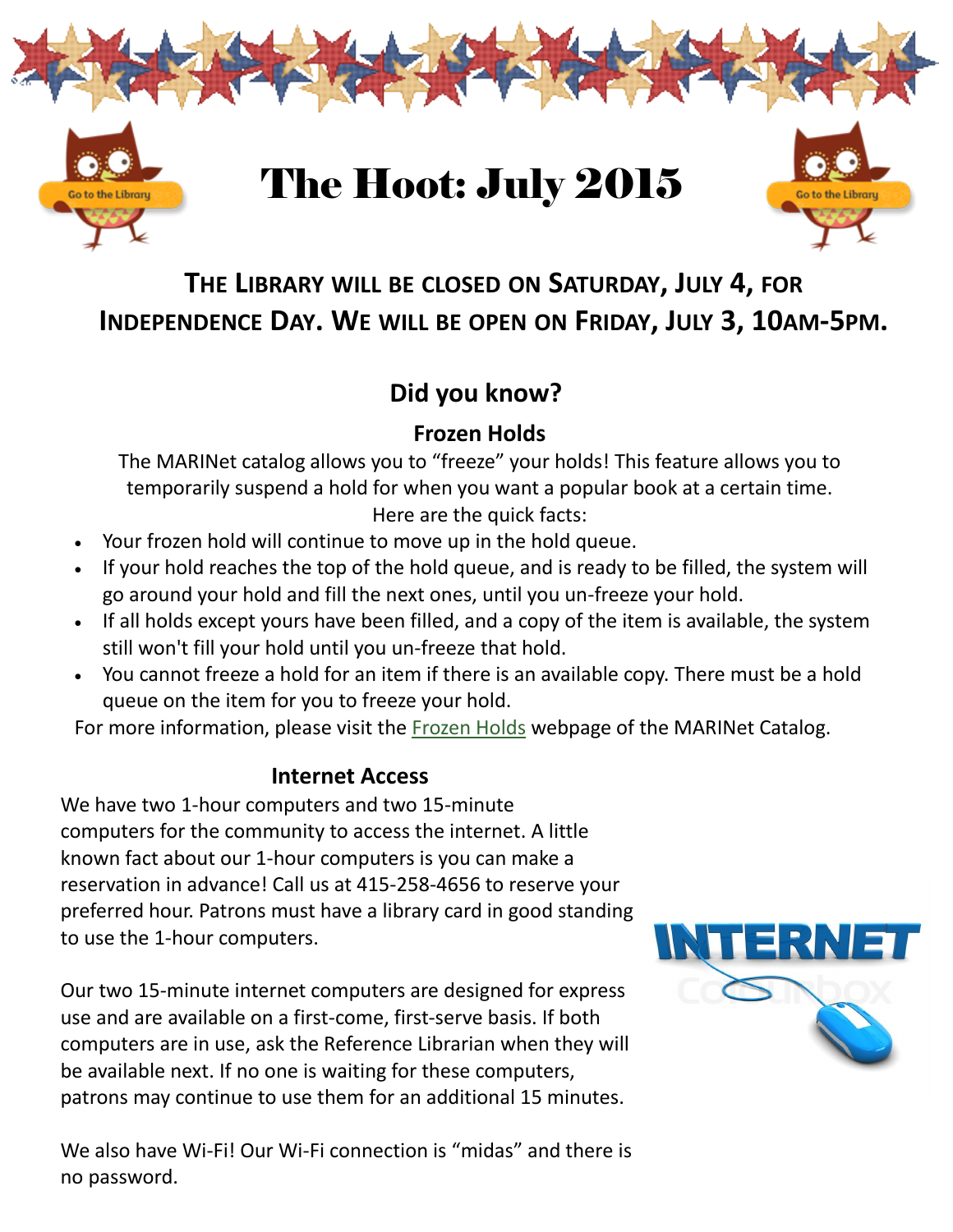

# **Adult Programs**



*The New Yorker* **Magazine Discussion Group Monday, July 6 6:00pm-7:30pm Historical Museum** 



**Wired Wednesday July 1 and July 15 6pm-8pm Library**



**San Anselmo Library Book Discussion Group**  *New Night!*  **Thursday, July 16 7:30pm, Library** *The Sixth Extinction* by Elizabeth Kolbert

*Special Note: The Library is closed to the public at this time. Please knock on the door to attend the discussion.* 



**Art Talk Tuesday** *J.M.W. Turner: Painting Set Free*  **Tuesday, July 14 12pm, Town Council Chambers**

Joseph Mallord William Turner (1775-1851) was one of the greatest British artists of the nineteenth century. *J.M.W. Turner: Painting Set* Free is the first major exhibition devoted to Turner's achievements during his final period of productivity, when his work articulated a radical vision that was heedless of public reaction, and explored such themes as the rise and fall of civilizations, the natural and industrial worlds, and religious and cultural mythology.

# **Exciting News!**

**DVD Limits:** If you love movies and TV shows, then we have exciting news: all MARINet Library Card Holders can now check out 15 DVDs at a time!

All DVDs are available for a one-week check-out with an option to renew. Stop by your San Anselmo Public Library this month and check out our expansive DVD collection!

**Color Printer:** The San Anselmo Public Library now has a color printer at the Reference Desk. Color print-outs are 75¢ per page and can only be printed from the computer at the Reference Desk. Please visit the Reference Desk with your flash drive and we will print the pages for you. We will also print from your email account or from the internet.